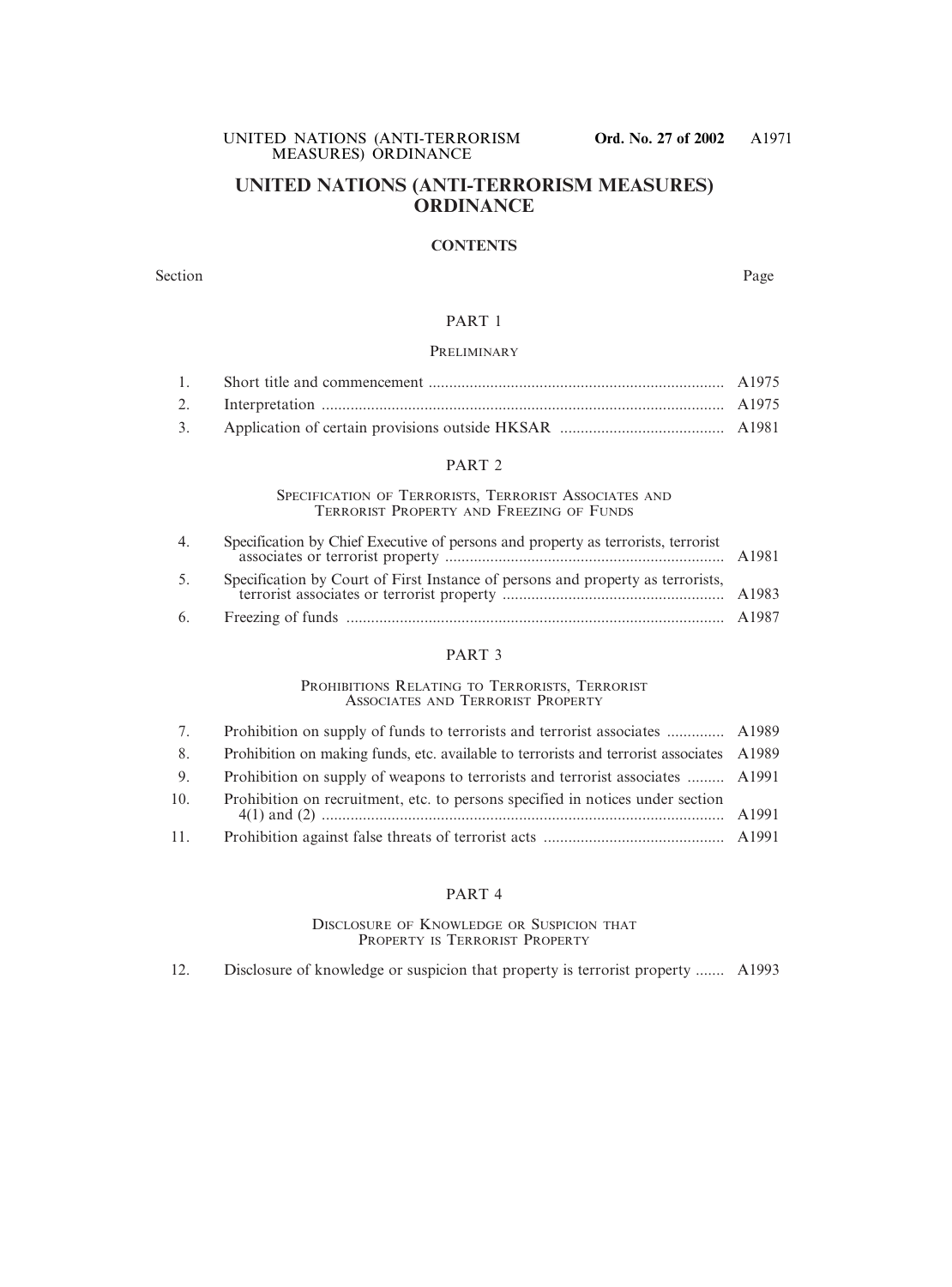#### Section Page

#### PART 5

### FORFEITURE AND OFFENCES

|     | A1995 |
|-----|-------|
| 14. | A1997 |

## PART 6

#### **MISCELLANEOUS**

| 15. | Supplementary provisions applicable to licences mentioned in section $6(1)$   |  |
|-----|-------------------------------------------------------------------------------|--|
| 16. |                                                                               |  |
| 17. |                                                                               |  |
| 18. |                                                                               |  |
| 19. |                                                                               |  |
| 20. |                                                                               |  |
| 21. | Proceedings inter partes shall be held in open court unless otherwise ordered |  |
|     |                                                                               |  |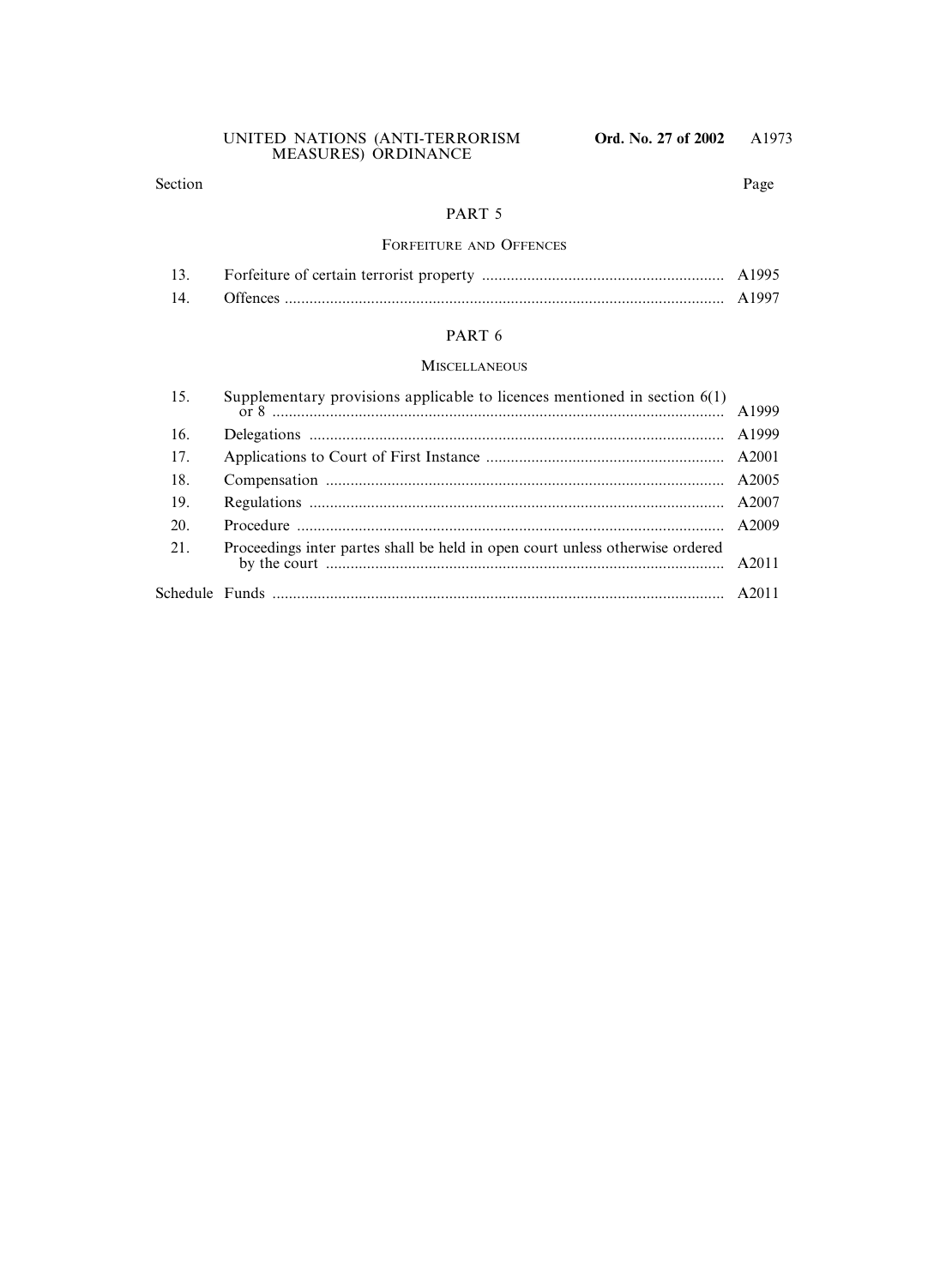# **HONG KONG SPECIAL ADMINISTRATIVE REGION**

ORDINANCE NO. 27 OF 2002



TUNG Chee-hwa Chief Executive 18 July 2002

An Ordinance to further implement a decision of the Security Council of the United Nations in its Resolution 1373 of 28 September 2001 relating to measures for the prevention of terrorist acts; to implement certain of the Special Recommendations on Terrorist Financing of the Financial Action Task Force; and to provide for matters incidental thereto or connected therewith.

 $[$   $]$ 

Enacted by the Legislative Council.

## PART 1

### **PRELIMINARY**

### **1. Short title and commencement**

(1) This Ordinance may be cited as the United Nations (Anti-Terrorism Measures) Ordinance.

(2) This Ordinance shall come into operation on a day to be appointed by the Secretary for Security by notice published in the Gazette.

## **2. Interpretation**

(1) In this Ordinance, unless the context otherwise requires— "Committee" (聯合國委員會) means—

- (*a*) the Committee of the United Nations Security Council established pursuant to the United Nations Security Council Resolution 1267 of 15 October 1999; or
- (*b*) any other committee—
	- (i) of the United Nations;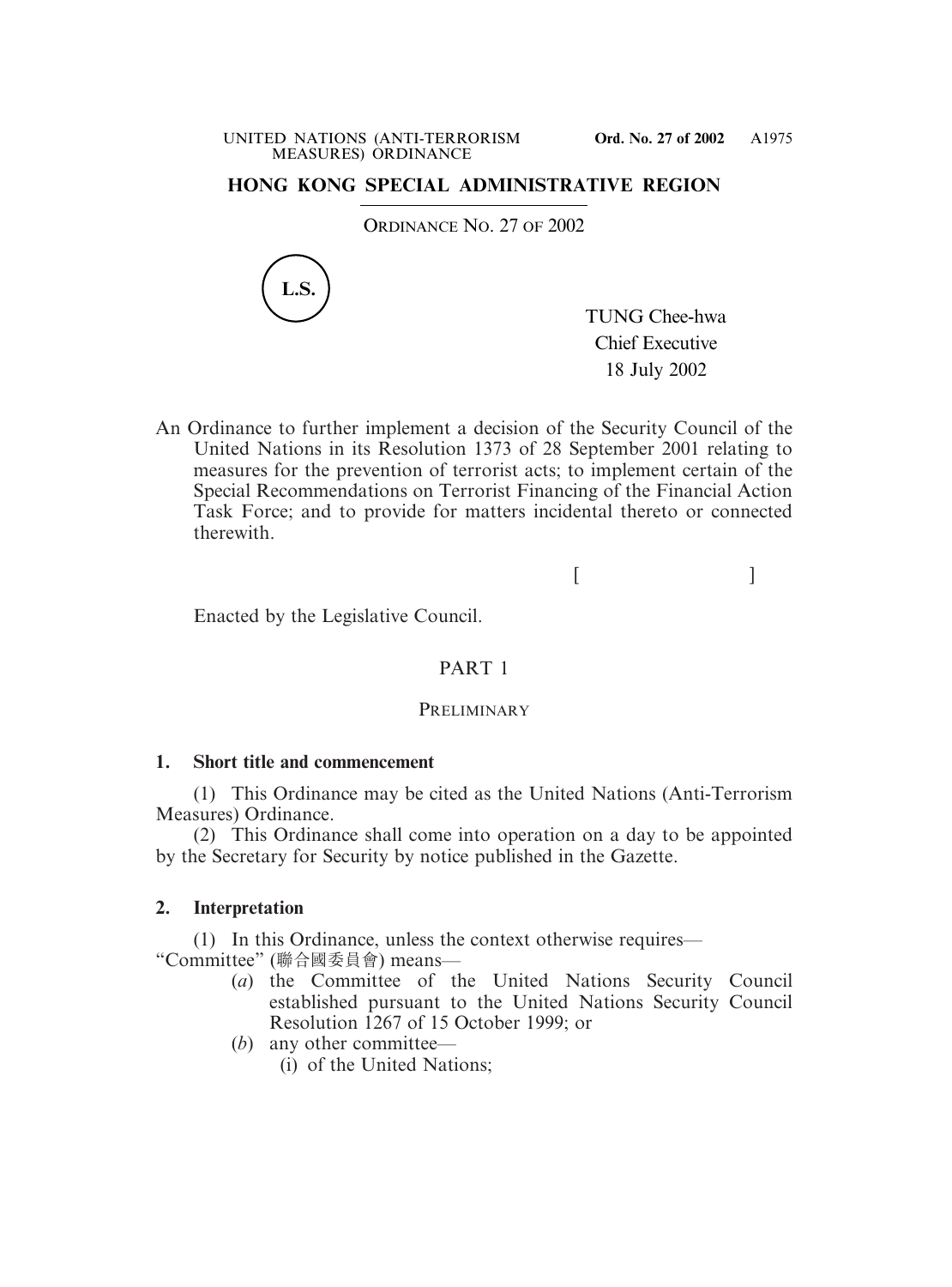- (ii) established pursuant to a United Nations Security Council Resolution made, or a United Nations Convention which has entered into force, after 15 October 1999; and
- (iii) the function of which, in whole or in part, is to designate persons or property as terrorists, terrorist associates or terrorist property, as the case may be;
- "entity" (實體) means any body of persons (including individuals), whether corporate or unincorporate;
- "functions" (職能) includes powers;
- "funds" (資金) includes funds mentioned in the Schedule;
- "items subject to legal privilege" (享有法律特權的品目) has the same meaning as in section 2(1) of the Organized and Serious Crimes Ordinance (Cap. 455); "practicable" (切實可行) means reasonably practicable;
- "prescribed interest" (訂明權益), in relation to any property, means an interest in the property prescribed by rules of court as an interest for the purposes of this Ordinance;
- "Secretary" (局長) means the Secretary for Security;
- "terrorist" (恐怖分子) means a person who commits, or attempts to commit, a terrorist act or who participates in or facilitates the commission of a terrorist act;

"terrorist act" (恐怖主義行為)—

- (*a*) subject to paragraph (*b*), means the use or threat of action where—
	- (i) the action (including, in the case of a threat, the action if carried out)—
		- (A) causes serious violence against a person;
		- (B) causes serious damage to property;
		- (C) endangers a person's life, other than that of the person committing the action;
		- (D) creates a serious risk to the health or safety of the public or a section of the public;
		- (E) is intended seriously to interfere with or seriously to disrupt an electronic system; or
		- (F) is intended seriously to interfere with or seriously to disrupt an essential service, facility or system, whether public or private; and
	- (ii) the use or threat is—
		- (A) intended to compel the Government or to intimidate the public or a section of the public; and
		- (B) made for the purpose of advancing a political, religious or ideological cause;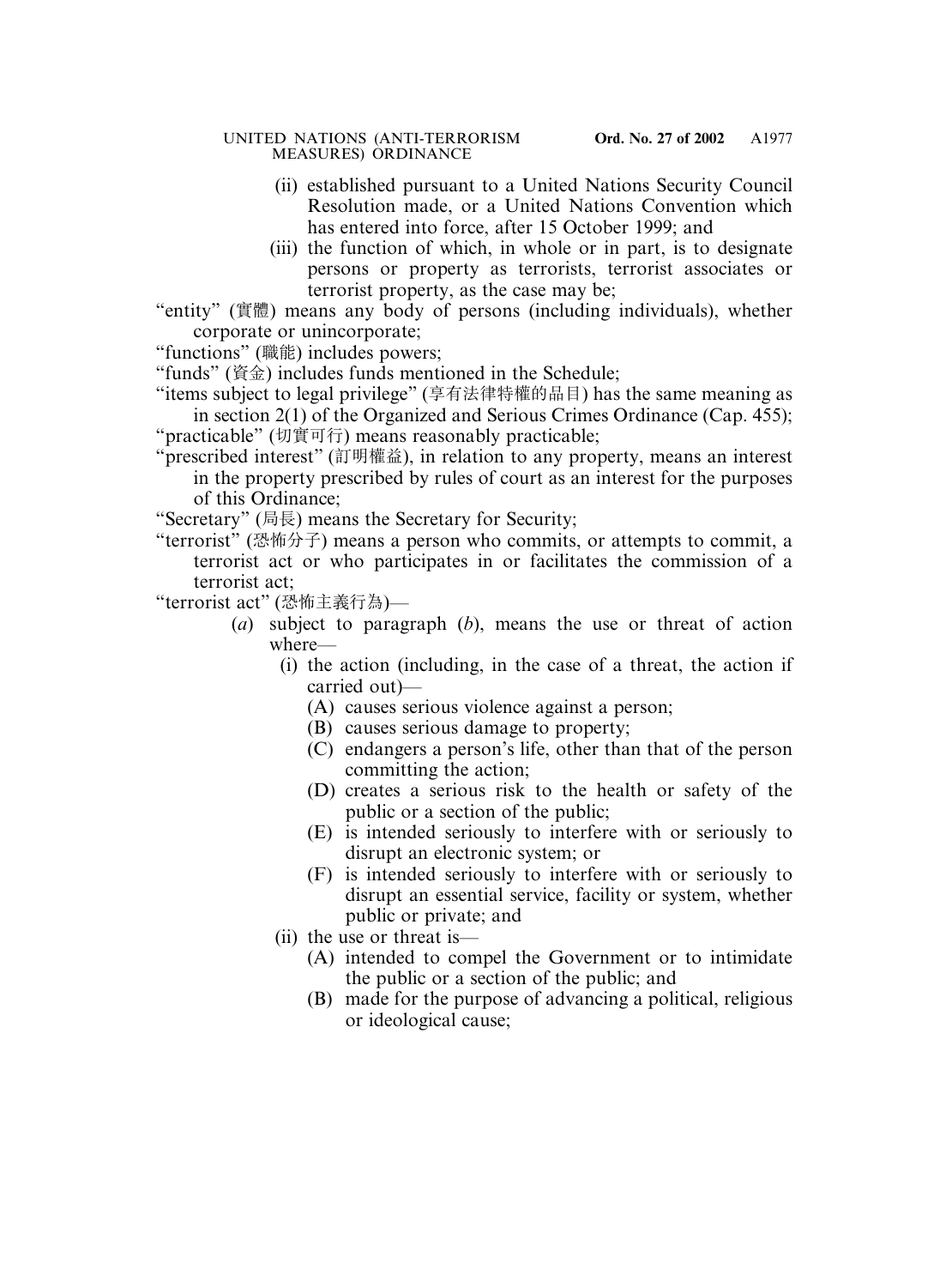(*b*) in the case of paragraph (*a*)(i)(D), (E) or (F), does not include the use or threat of action in the course of any advocacy, protest, dissent or industrial action;

"terrorist associate" (與恐怖分子有聯繫者) means an entity owned or controlled, directly or indirectly, by a terrorist;

"terrorist property" (恐怖分子財產) means—

- (*a*) the property of a terrorist or terrorist associate; or
- (*b*) any other property consisting of funds that—
	- (i) is intended to be used to finance or otherwise assist the commission of a terrorist act; or
	- (ii) was used to finance or otherwise assist the commission of a terrorist act;

"weapons" (武器) includes—

- (*a*) chemical, biological, radiological or nuclear weapons and their precursors;
- (*b*) any arms and related material (including ammunition, military vehicles, military equipment and paramilitary equipment); and
- (*c*) any components of any arms and related material mentioned in paragraph (*b*).
- (2) Any reference in the definition of "terrorist act" to—
	- (*a*) an action, person or property includes an action, person or property outside the HKSAR;
	- (*b*) the Government or public includes the government, or the public, of a place outside the HKSAR.

(3) For the purposes of this Ordinance, any proceeds of a terrorist or terrorist associate arising from a terrorist act are—

- (*a*) any payments or other rewards received at any time by the terrorist or terrorist associate in connection with the commission of that act;
- (*b*) any property derived or realized, directly or indirectly, by the terrorist or terrorist associate from any of the payments or other rewards; and
- (*c*) any pecuniary advantage obtained in connection with the commission of that act.

(4) For the purposes of this Ordinance, a person who has a prescribed interest in any property shall be deemed to be a person by, for or on behalf of whom the property is or was held.

(5) Nothing in this Ordinance shall—

- (*a*) require the disclosure of any items subject to legal privilege;
- (*b*) authorize the search or seizure of any items subject to legal privilege; or
- (*c*) restrict the privilege against self-incrimination.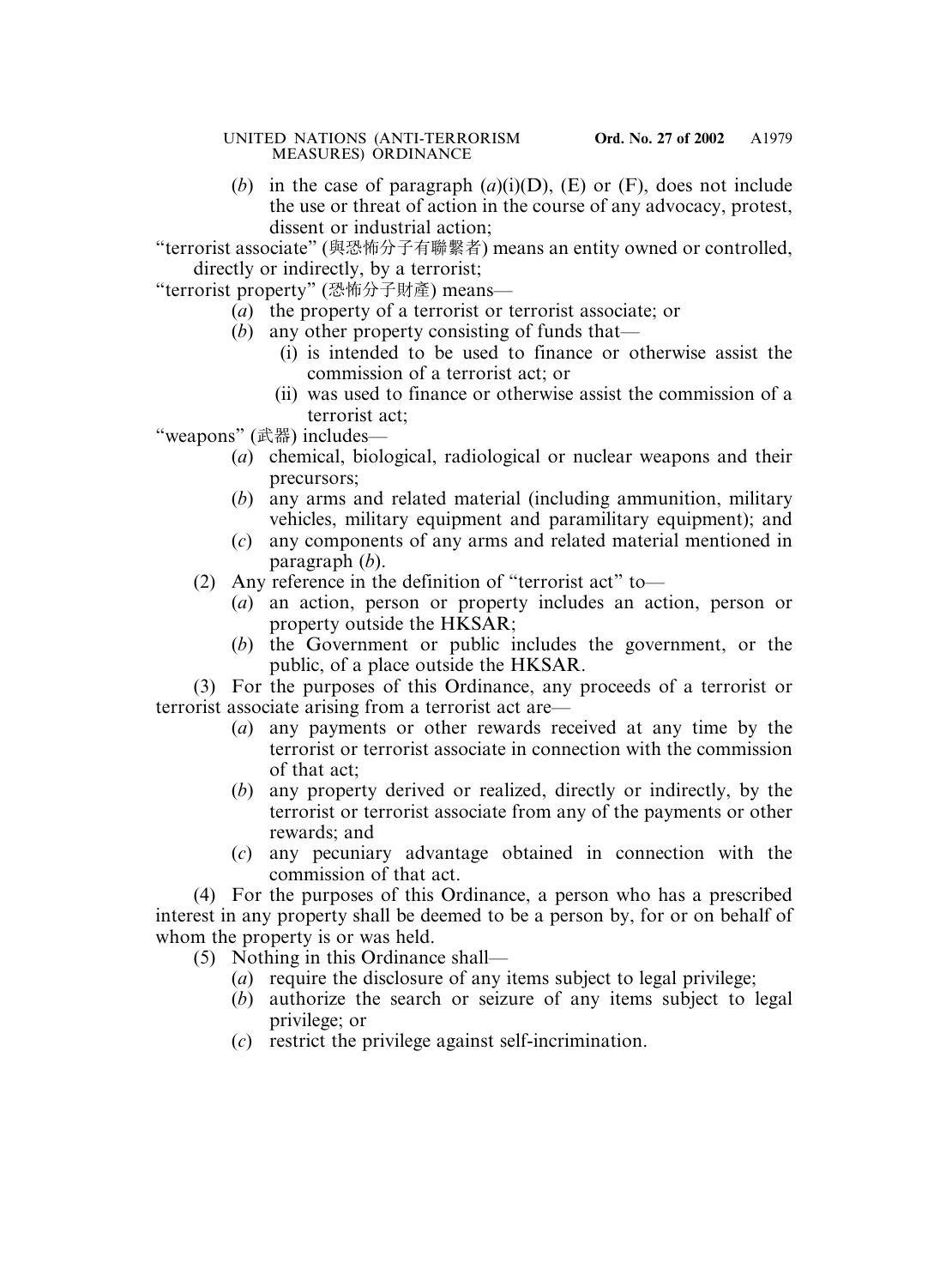(6) Without prejudice to the powers of the Court of First Instance under the Rules of the High Court (Cap. 4 sub. leg.), the Court of First Instance may of its own motion or on application order that any person who may be affected by an application—

- (*a*) under section 5 in the case of an application under section 5(1) made inter partes; or
- (*b*) under section 13, 17 or 18, be joined as a party to the proceedings.
- (7) For the avoidance of doubt, it is hereby declared—
	- (*a*) that section 14 of the High Court Ordinance (Cap. 4) shall apply to any judgment or order of the Court of First Instance arising from proceedings—
		- (i) under section 5 in the case of an application under section 5(1) made inter partes; or
		- (ii) under section 13, 17 or 18;
	- (*b*) the provisions of this Ordinance shall be subject to the operation of Part XII of the Interpretation and General Clauses Ordinance (Cap. 1).

# **3. Application of certain provisions outside HKSAR**

Sections 7, 8, 9 and 10 shall apply to—

- (*a*) any person within the HKSAR; and
- (*b*) any person outside the HKSAR who is—
	- (i) a Hong Kong permanent resident; or
	- (ii) a body incorporated or constituted under the law of the HKSAR.

# PART<sub>2</sub>

# SPECIFICATION OF TERRORISTS, TERRORIST ASSOCIATES AND TERRORIST PROPERTY AND FREEZING OF FUNDS

# **4. Specification by Chief Executive of persons and property as terrorists, terrorist associates or terrorist property**

(1) Where a person is designated by the Committee as a terrorist, the Chief Executive may publish a notice in the Gazette specifying the name or names of the person.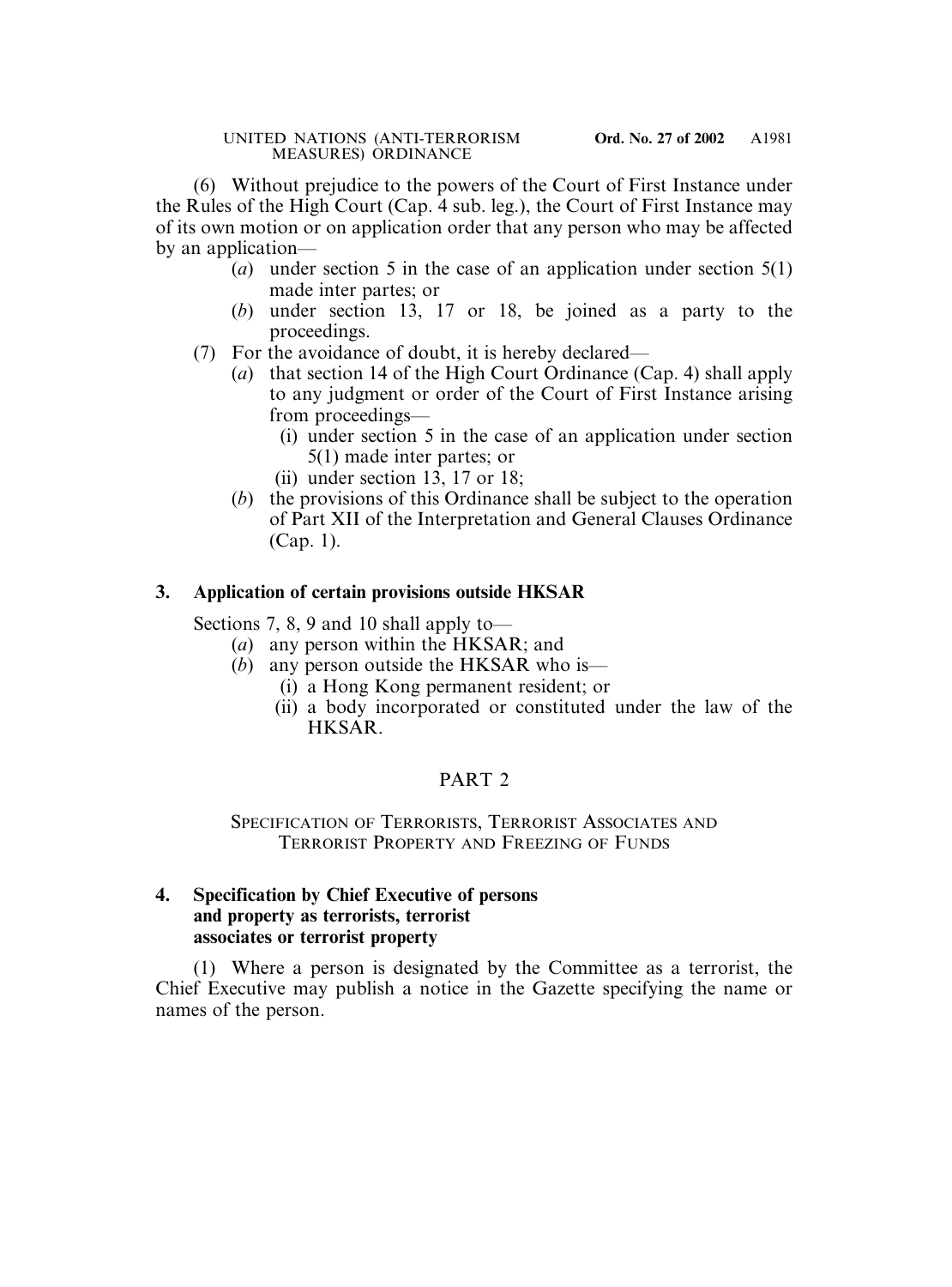(2) Where a person is designated by the Committee as a terrorist associate, the Chief Executive may publish a notice in the Gazette specifying the name or names of the person.

(3) Where any property is designated by the Committee as terrorist property, the Chief Executive may publish a notice in the Gazette specifying the property.

(4) For the avoidance of doubt, it is hereby declared that a notice under subsection (1), (2) or (3) is not subsidiary legislation.

(5) For the purposes of this Ordinance, it shall be presumed, in the absence of evidence to the contrary, that—

- (*a*) a person specified in a notice under subsection (1) is a terrorist;
- (*b*) a person specified in a notice under subsection (2) is a terrorist associate;
- (*c*) property specified in a notice under subsection (3) is terrorist property.
- (6) Where—
	- (*a*) a person or property is specified in a notice under subsection (1), (2) or (3), as the case may be; and
	- (*b*) the person or property ceases to be designated by the Committee as a terrorist, terrorist associate or terrorist property, as the case may be,

then—

- (*c*) immediately upon the occurrence of that cesser, the notice shall be deemed to be revoked to the extent that it relates to the person or property, as the case may be; and
- (*d*) the Chief Executive shall, as soon as is practicable and for information purposes, publish a notice in the Gazette stating that the first-mentioned notice has been revoked to the extent that it relates to the person or property, as the case may be (or words to the like effect).

# **5. Specification by Court of First Instance of persons and property as terrorists, terrorist associates or terrorist property**

(1) The Chief Executive may make an application to the Court of First Instance for an order to specify—

- (*a*) the person the subject of the application as a terrorist or terrorist associate; or
- (*b*) the property the subject of the application as terrorist property.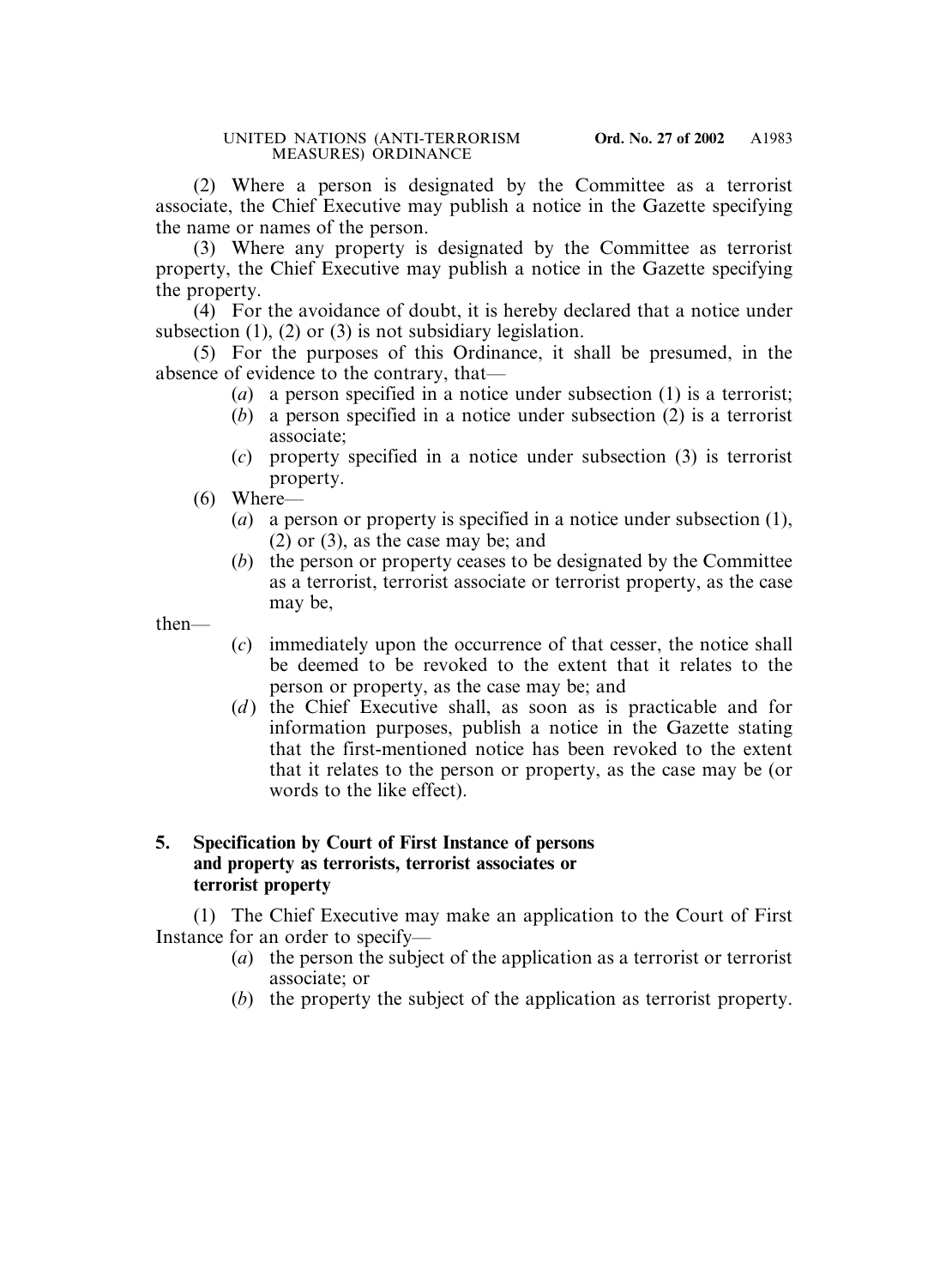(2) Where an application is made under subsection (1), the Court of First Instance shall only make the order sought by the application if it is satisfied that the person or property the subject of the application is a terrorist, terrorist associate or terrorist property, as the case may be.

(3) The Chief Executive shall cause an order under subsection (2) to be published in the Gazette.

(4) Where an order under subsection (2) is published in the Gazette, then, subject to section  $17(3)(a)$ , for the purposes of this Ordinance, it shall be presumed, in the absence of evidence to the contrary, that—

- (*a*) a person specified in the order as a terrorist is a terrorist;
- (*b*) a person specified in the order as a terrorist associate is a terrorist associate;
- (*c*) property specified in the order as terrorist property is terrorist property.
- (5) Where—
	- (*a*) a person or property is specified in an order under subsection (2) published in the Gazette; and
	- (*b*) the Chief Executive receives information which causes him to have reasonable grounds to believe that the person or property is not, or is no longer, a terrorist, terrorist associate or terrorist property, as the case may be,

then the Chief Executive shall, as soon as is practicable, make an application to the Court of First Instance for the order to be revoked to the extent that it relates to the person or property, as the case may be.

(6) The Court of First Instance shall grant an application under subsection  $(5)$ .

(7) Where—

- (*a*) a person or property is specified in an order under subsection (2) published in the Gazette; and
- (*b*) the Court of First Instance has granted an application—
	- (i) under subsection (6) which relates to the person or property, as the case may be; or
	- (ii) under section 17(3)(*b*) which relates to the person or property, as the case may be,

then the Chief Executive shall, as soon as is practicable, cause a notice to be published in the Gazette specifying that the order has been revoked to the extent that it relates to the person or property, as the case may be.

(8) An order under subsection (2) published in the Gazette which has not been revoked in its entirety by virtue of the granting of an application under subsection (6) or section 17(3)(*b*) shall expire on the 2nd anniversary of the date of its publication in the Gazette.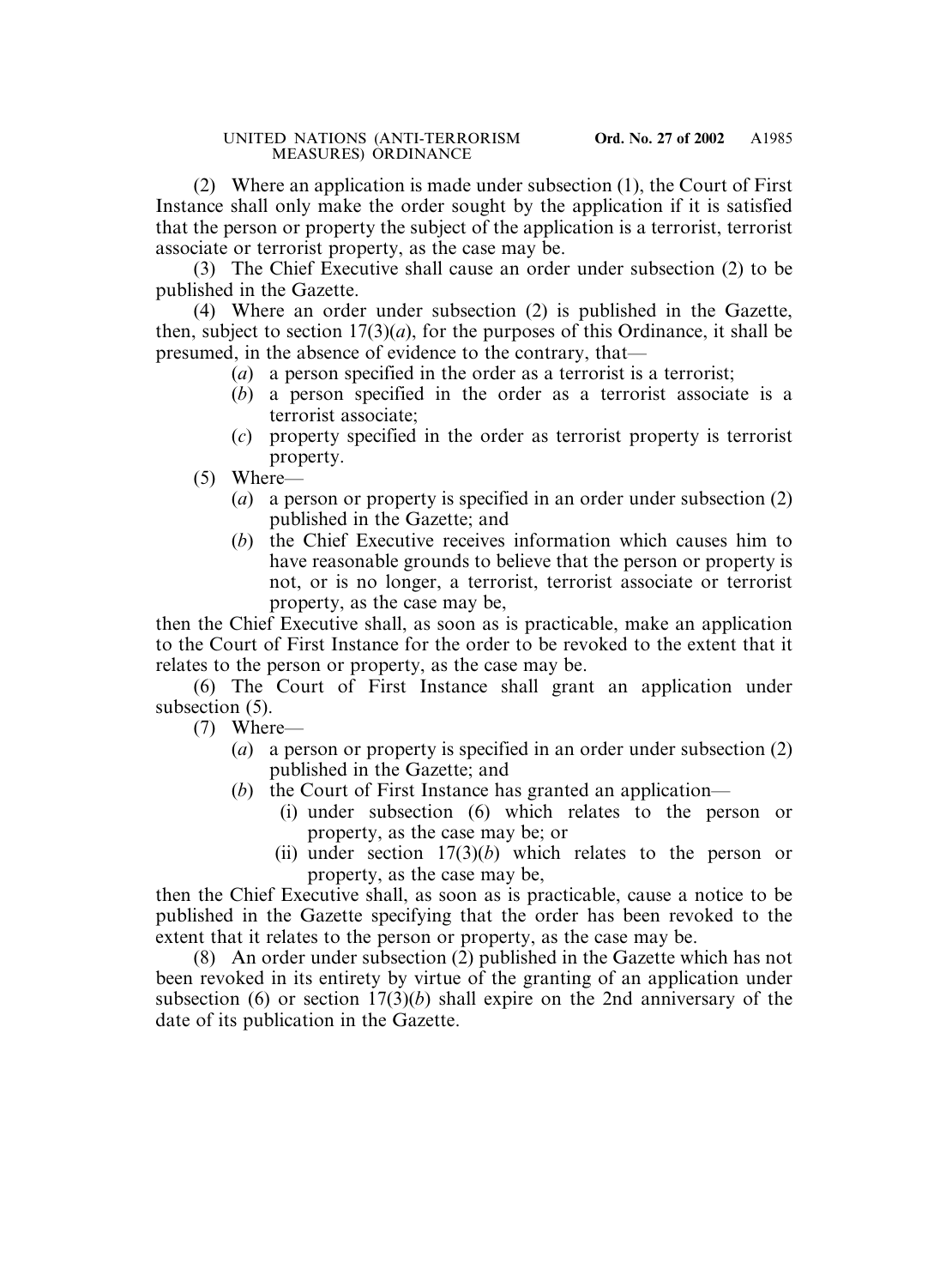(9) For the avoidance of doubt, it is hereby declared that an application under subsection (1) shall be made inter partes except where the application falls within the circumstances specified in rules of court made for the purposes of this section.

# **6. Freezing of funds**

(1) Where the Secretary has reasonable grounds to suspect that any funds held by any person are terrorist property, the Secretary may, by notice in writing specifying the funds, direct that the funds not be made available, directly or indirectly, to any person except under the authority of a licence granted by the Secretary.

(2) Where—

(*a*) funds are specified in a notice under subsection (1); and

(*b*) either—

- (i) the Secretary ceases to have reasonable grounds to suspect that the funds are terrorist property; or
- (ii) the Court of First Instance has granted an application under section 17 which relates to the funds,

then the Secretary shall, as soon as is practicable, by notice in writing revoke the notice to the extent that it relates to the funds.

(3) Subject to subsection (4), a notice under subsection (1) which has not been revoked under subsection (2) shall expire on the 2nd anniversary of the date on which it was signed by the Secretary.

(4) Where an application under section 13 has been made to the Court of First Instance—

- (*a*) in respect of funds, or part thereof, specified in a notice under subsection (1); and
- (*b*) before the expiration of the notice under subsection (3),

then, subject to subsection (2), the notice shall not expire in relation to the funds, or part thereof, as the case may be, until the date, if any, on which—

- (*c*) proceedings relating to the application (including proceedings relating to any appeal) are no longer pending; and
- (*d*) the funds, or part thereof, as the case may be, have not been forfeited in consequence of those proceedings.

(5) Where a notice under subsection (1) has been revoked under subsection (2) or has expired under subsection (3) or (4), the Secretary shall not again exercise the power under subsection (1) in respect of the funds specified in the notice unless there has been a material change in the grounds in respect of which the Secretary proposes to again exercise that power in respect of the funds.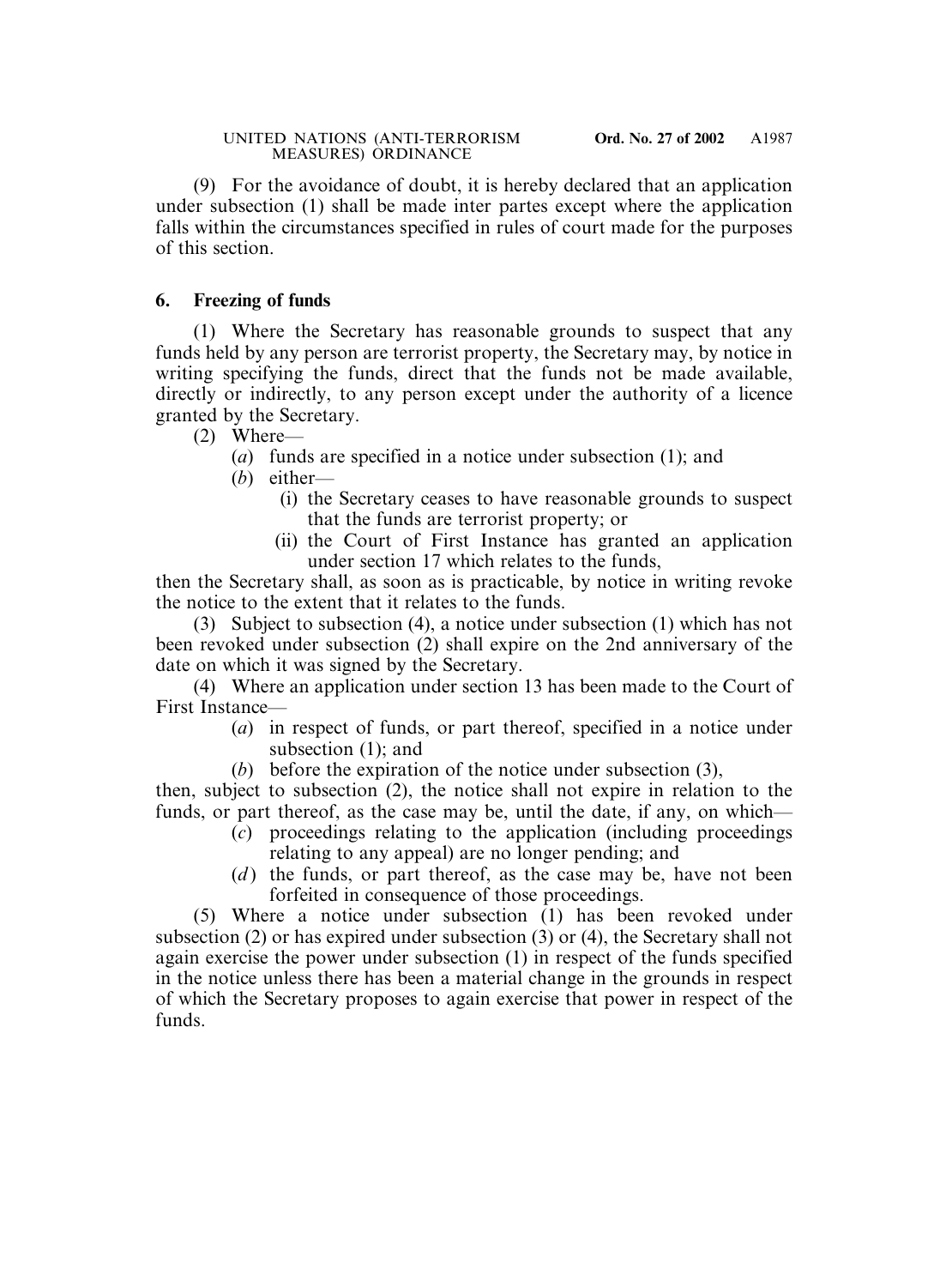(6) For the avoidance of doubt, it is hereby declared that the revocation under subsection (2), or the expiry under subsection (3) or (4), of a notice under subsection (1) shall not affect the application of section 8 to the funds which were specified in the notice.

(7) A notice under subsection (1) or (2) shall be given to the person holding the funds concerned ("the recipient"), and shall require the recipient to send a copy of the notice without delay to the person whose funds they are, or for or on whose behalf the funds are held ("the owner").

(8) A recipient shall be treated as complying with subsection (7) if, without delay, he sends a copy of the notice mentioned in that subsection to the owner at his last-known address or, if he does not have an address for the owner, he makes arrangements for a copy of the notice to be supplied to the owner at the first available opportunity.

### PART 3

## PROHIBITIONS RELATING TO TERRORISTS, TERRORIST ASSOCIATES AND TERRORIST PROPERTY

## **7. Prohibition on supply of funds to terrorists and terrorist associates**

A person shall not provide or collect, by any means, directly or indirectly, funds—

- (*a*) with the intention that the funds be directly or indirectly supplied to or otherwise used by; or
- (*b*) knowing or having reasonable grounds to believe that the funds will be directly or indirectly supplied to or otherwise used by,

a person who the first-mentioned person knows or has reasonable grounds to believe is a terrorist or terrorist associate.

### **8. Prohibition on making funds, etc. available to terrorists and terrorist associates**

No person shall, except under the authority of a licence granted by the Secretary, make any funds or financial (or related) services available, directly or indirectly, to or for the benefit of a person who the first-mentioned person knows or has reasonable grounds to believe is a terrorist or terrorist associate.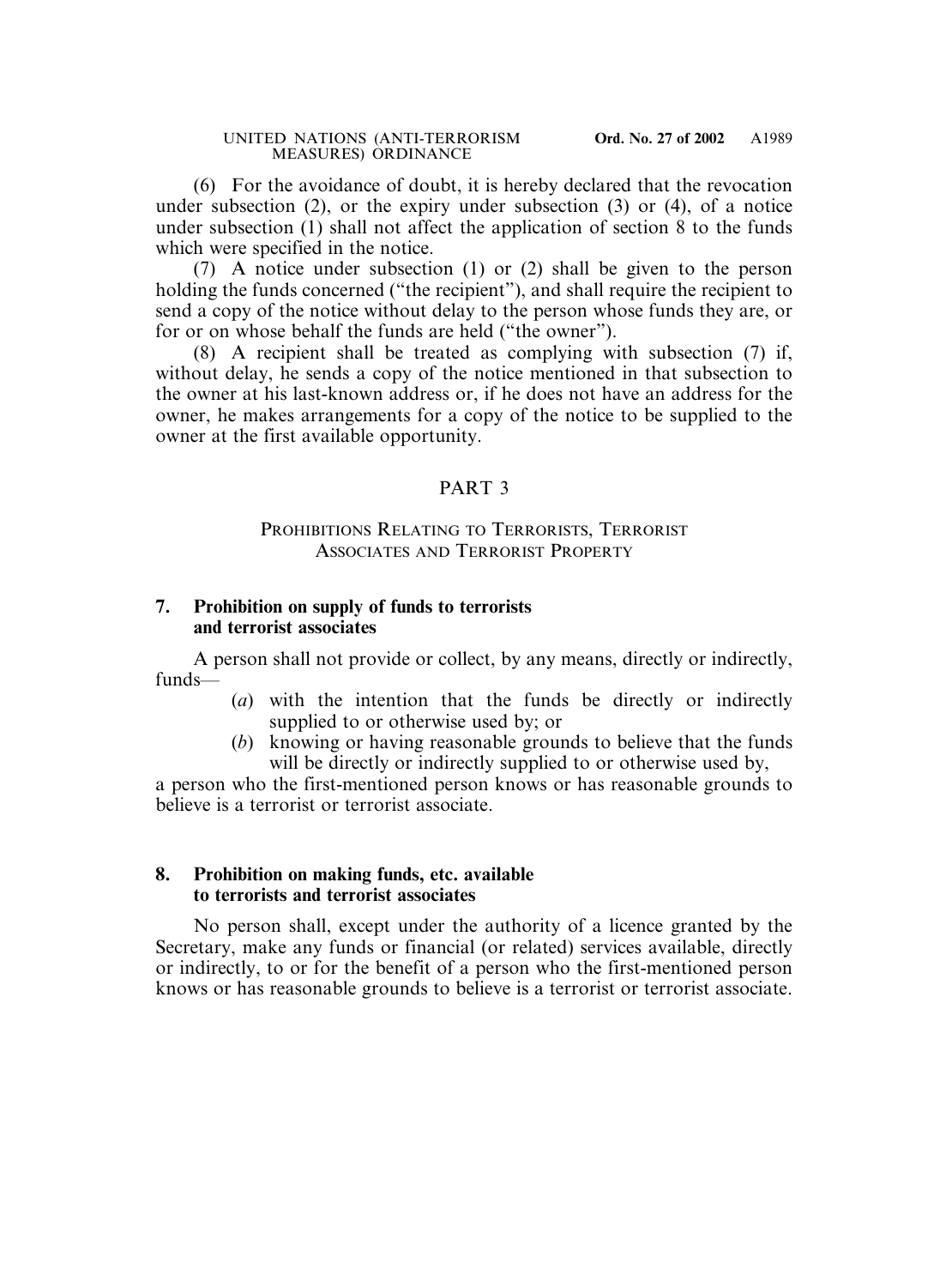## **9. Prohibition on supply of weapons to terrorists and terrorist associates**

A person shall not provide or collect, by any means, directly or indirectly, weapons—

- (*a*) with the intention that the weapons be directly or indirectly supplied to or otherwise used by; or
- (*b*) knowing or having reasonable grounds to believe that the weapons will be directly or indirectly supplied to or otherwise used by,

a person who the first-mentioned person knows or has reasonable grounds to believe is a terrorist or terrorist associate.

# **10. Prohibition on recruitment, etc. to persons specified in notices under section 4(1) and (2)**

- (1) A person shall not—
	- (*a*) recruit another person to become a member of, or to serve in any capacity with; or
	- (*b*) become a member of, or begin to serve in any capacity with,

a person specified in a notice under section 4(1) or (2).

(2) Where a person is a member of, or is serving in any capacity with, a person specified in a notice under section 4(1) or (2) immediately before the date of publication in the Gazette of the notice, the first-mentioned person shall take all practicable steps to cease to be such a member or to cease to so serve, as the case may be.

# **11. Prohibition against false threats of terrorist acts**

(1) A person shall not communicate or make available by any means any information which he knows or believes to be false to another person with the intention of causing alarm to the public or a section of the public by a false belief that a terrorist act has been, is being or will be carried out.

- (2) A person shall not—
	- (*a*) place any article or substance in any place; or
	- (*b*) despatch any article or substance by post, rail or by any other means of sending things from one place to another,

with the intention of causing alarm to the public or a section of the public by a false belief that—

- (*c*) the article or substance is likely to explode or ignite and thereby cause personal injury or damage to property; or
- (*d*) the article contains or the substance consists of—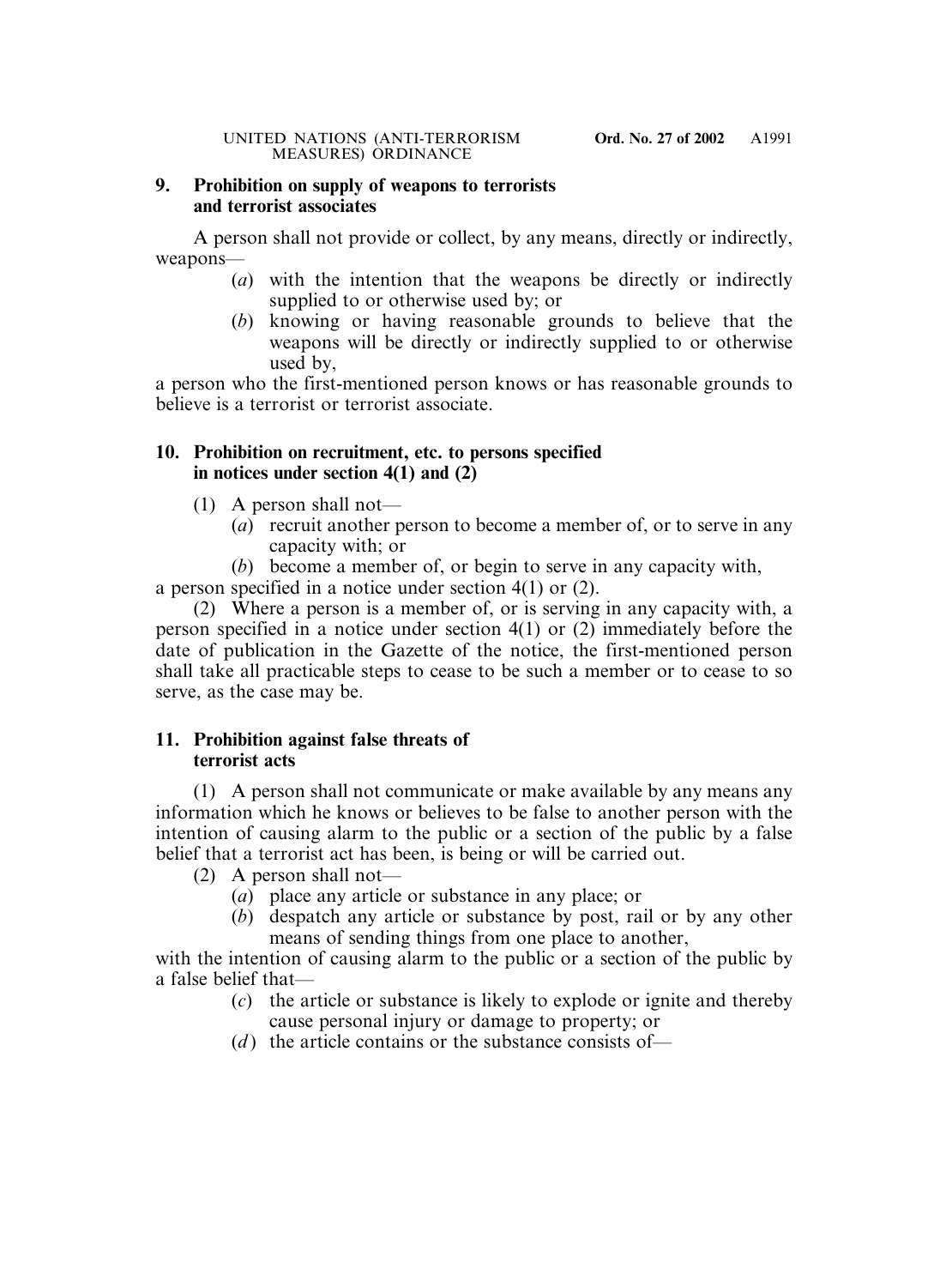- (i) any dangerous, hazardous, radioactive or harmful substance;
- (ii) any toxic chemical; or

(iii) any microbial or other biological agent, or toxin,

that is likely to cause death, disease or personal injury or damage to property.

# PART 4

# DISCLOSURE OF KNOWLEDGE OR SUSPICION THAT PROPERTY IS TERRORIST PROPERTY

# **12. Disclosure of knowledge or suspicion that property is terrorist property**

(1) Where a person knows or suspects that any property is terrorist property, then the person shall disclose to an authorized officer the information or other matter—

- (*a*) on which the knowledge or suspicion is based; and
- (*b*) as soon as is practicable after that information or other matter comes to the person's attention.

(2) If a person who has made a disclosure referred to in subsection (1) does any act in contravention of section 7 or 8 (whether before or after the disclosure), and the disclosure relates to that act, the person does not commit an offence under section 14(1) in respect of that contravention if—

- (*a*) that disclosure is made before the person does that act and the person does that act with the consent of an authorized officer; or
- (*b*) that disclosure is made—
	- (i) after the person does that act;
	- (ii) on the person's initiative; and
	- (iii) as soon as it is practicable for the person to make it.
- (3) A disclosure referred to in subsection (1)—
	- (*a*) shall not be treated as a breach of any restriction upon the disclosure of information imposed by contract or by any enactment, rule of conduct or other provision;
	- (*b*) shall not render the person who made it liable in damages for any loss arising out of—
		- (i) the disclosure;
		- (ii) any act done or omitted to be done in relation to the property concerned in consequence of the disclosure.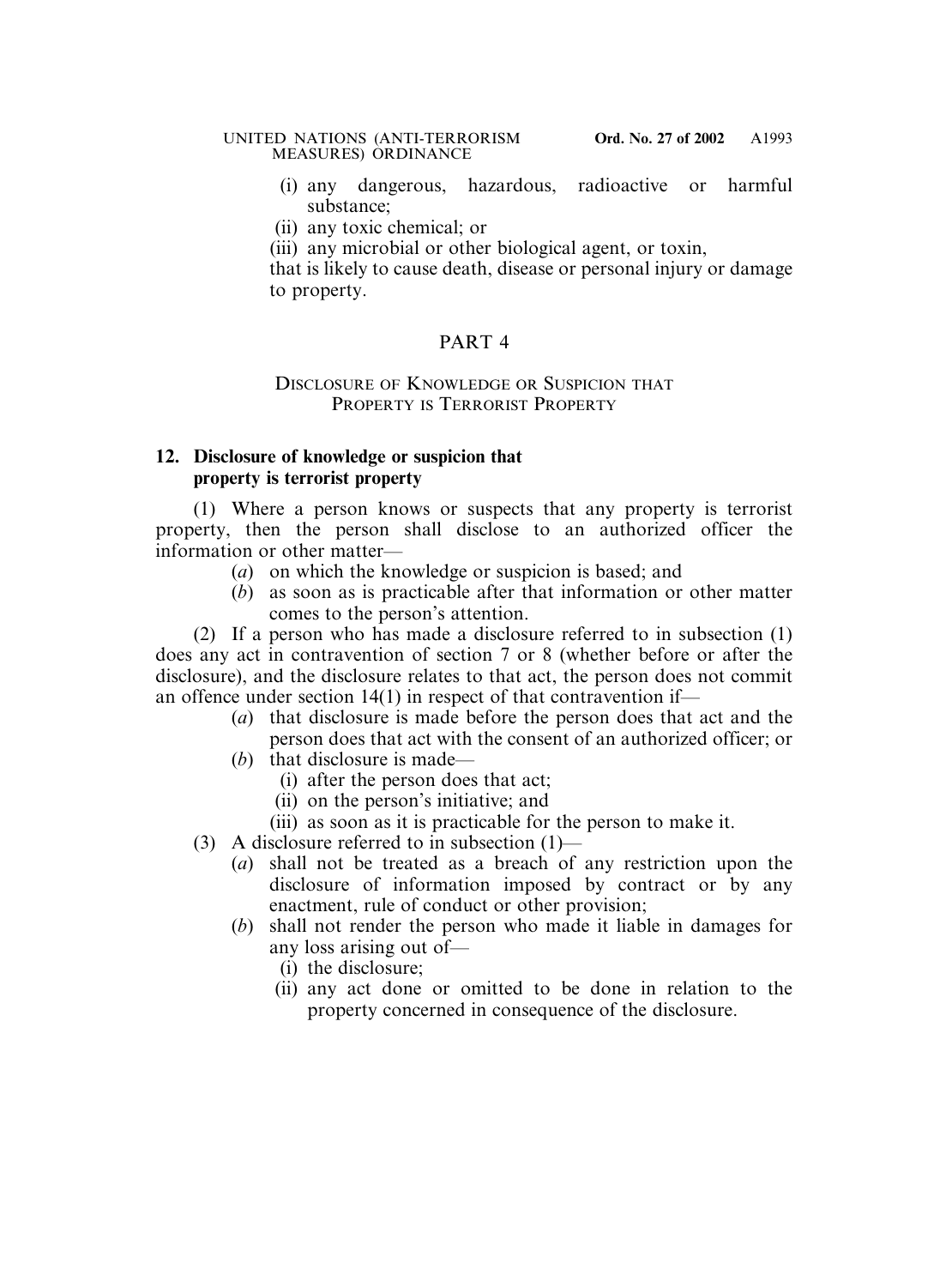(4) In the case of a person who was in employment at the relevant time, this section shall have effect in relation to disclosures to the appropriate person in accordance with the procedure established by his employer for the making of such disclosures as it has effect in relation to disclosures to an authorized officer.

(5) Where a person knows or suspects that a disclosure has been made under subsection (1) or (4), the person shall not disclose to another person any information or other matter which is likely to prejudice any investigation which might be conducted following that first-mentioned disclosure.

(6) In this section, "authorized officer" (獲授權人員) means a public officer authorized in writing by the Secretary for the purposes of this section.

# PART 5

### FORFEITURE AND OFFENCES

### **13. Forfeiture of certain terrorist property**

(1) The Court of First Instance may, if satisfied on an application made by or on behalf of the Secretary for Justice that any property specified in the application is terrorist property—

- (*a*) mentioned in paragraph (*a*) of the definition of "terrorist property" and which also—
	- (i) in whole or in part directly or indirectly represents any proceeds arising from a terrorist act;
	- (ii) is intended to be used to finance or otherwise assist the commission of a terrorist act; or
	- (iii) was used to finance or otherwise assist the commission of a terrorist act; or
- (*b*) mentioned in paragraph (*b*) of the definition of "terrorist property",

order, subject to subsection (2), the forfeiture of the property.

(2) Where the Court of First Instance makes an order under subsection (1) in respect of any property, the Court shall specify in the order so much, if any, of the property in respect of which the Court is not satisfied as mentioned in that subsection.

(3) An order may be made under this section whether or not proceedings are brought against any person for an offence with which the property concerned is connected.

(4) The standard of proof on an application under this section shall be the standard of proof applicable to civil proceedings in a court of law.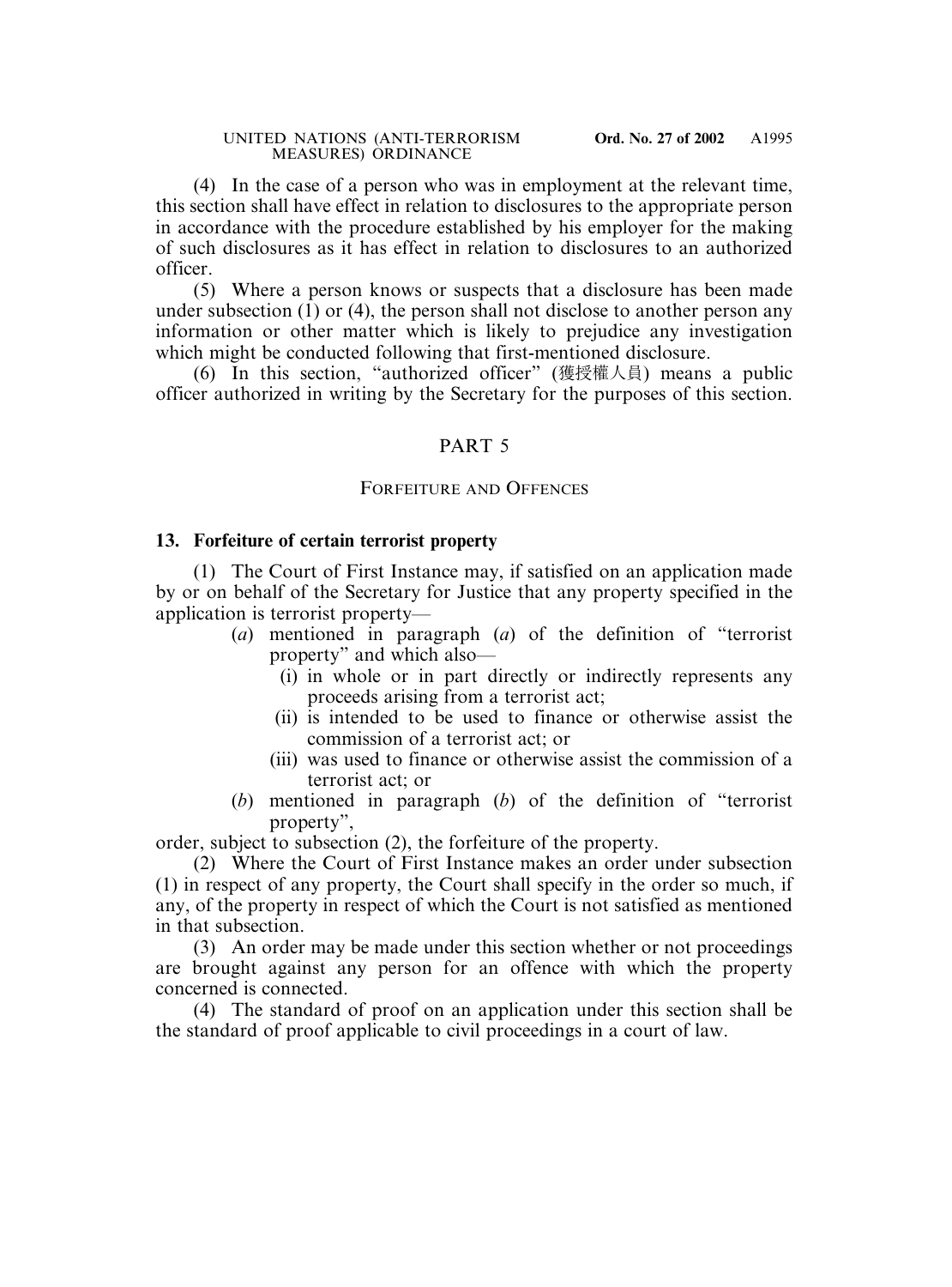(5) Subject to section 20(3), Order 115, rule 29, of the Rules of the High Court (Cap. 4 sub. leg.) shall, with all necessary modifications, apply to and in relation to subsection (1) as it applies to and in relation to section 24D(1) of the Drug Trafficking (Recovery of Proceeds) Ordinance (Cap. 405).

# **14. Offences**

(1) Any person who contravenes section 7, 8 or 9 commits an offence and is liable—

- (*a*) on conviction on indictment to a fine and to imprisonment for 14 years;
- (*b*) on summary conviction to a fine at level 6 and to imprisonment for 2 years.

(2) A person who contravenes a notice under section 6(1) commits an offence and is liable—

- (*a*) on conviction on indictment to a fine and to imprisonment for 7 years;
- (*b*) on summary conviction to a fine at level 6 and to imprisonment for 1 year.

(3) A person who, without reasonable excuse, contravenes a requirement under section 6(7) commits an offence and is liable on conviction to a fine at level 6 and to imprisonment for 3 months.

(4) A person who contravenes section  $10(1)$  or (2) or  $11(1)$  or (2) commits an offence and is liable—

- (*a*) on conviction on indictment to a fine and to imprisonment for 7 years;
- (*b*) on summary conviction to a fine at level 6 and to imprisonment for 1 year.

(5) A person who contravenes section 12(1) commits an offence and is liable on conviction to a fine at level 5 and to imprisonment for 3 months.

- (6) A person who contravenes section  $12(5)$  commits an offence and is liable—
	- (*a*) on conviction on indictment to a fine and to imprisonment for 3 years;
	- (*b*) on summary conviction to a fine at level 6 and to imprisonment for 1 year.

(7) In proceedings against a person for an offence under subsection (6), it is a defence to prove—

- (*a*) that he did not know or suspect that the disclosure concerned was likely to be prejudicial in the way referred to in section 12(5); or
- (*b*) that he had lawful authority or reasonable excuse for making that disclosure.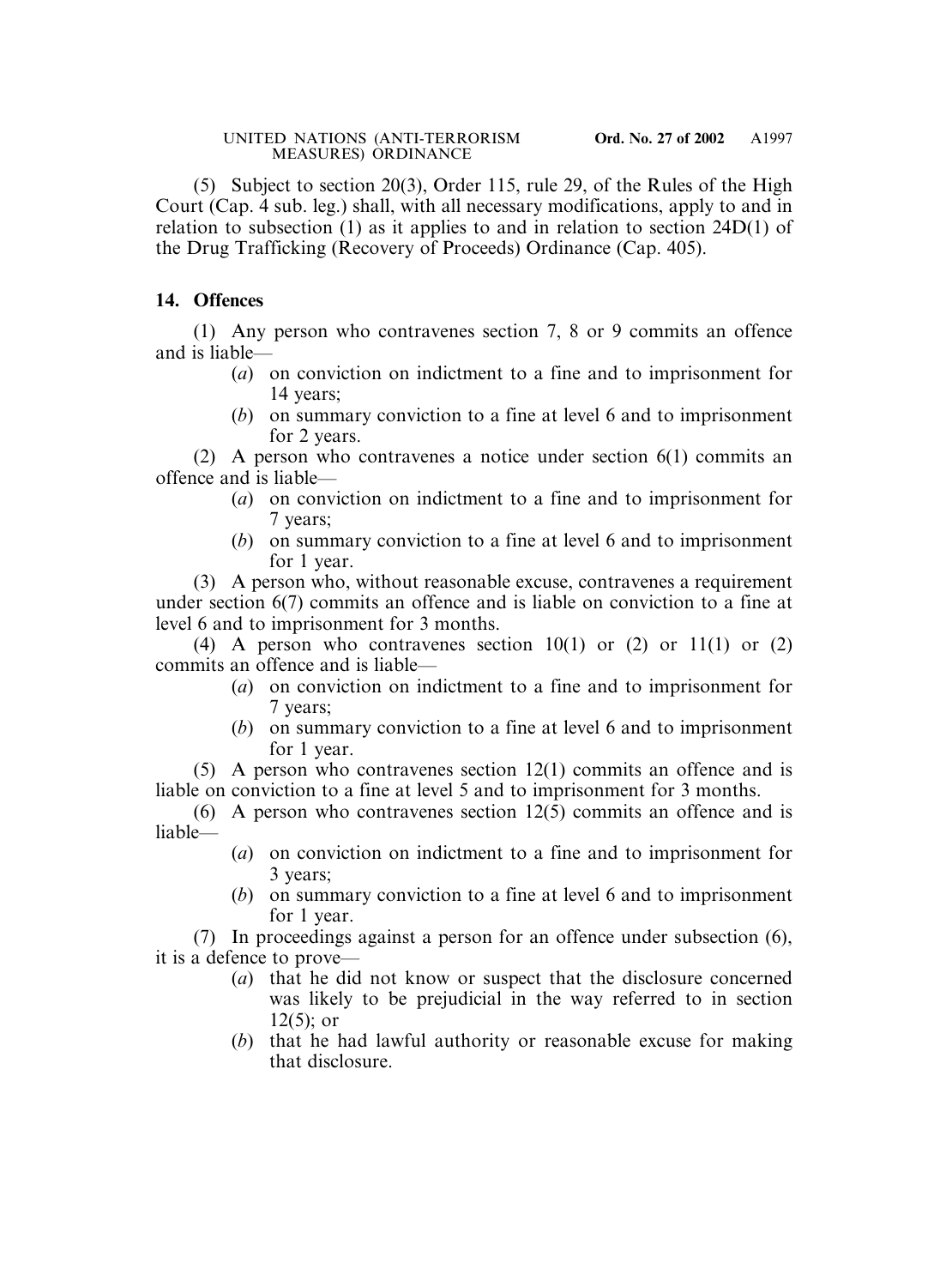(8) Summary proceedings for an offence under this Ordinance, being an offence alleged to have been committed outside the HKSAR, may be commenced at any time not later than 12 months from the date on which the person charged first enters the HKSAR after committing the offence.

(9) No proceedings for an offence under this Ordinance shall be instituted in the HKSAR except by or with the consent of the Secretary for Justice.

# PART 6

## **MISCELLANEOUS**

### **15. Supplementary provisions applicable to licences mentioned in section 6(1) or 8**

(1) Without prejudice to the generality of conditions and exceptions which may be specified in a licence mentioned in section 6(1)—

- (*a*) such conditions may relate to specifying the manner in which the funds to which the licence relates shall be held from time to time; and
- (*b*) such exceptions may relate but are not limited to—
	- (i) the reasonable living expenses;
	- (ii) the reasonable legal expenses; and
	- (iii) the payments liable to be made under the Employment Ordinance (Cap. 57),

of any person by, for or on behalf of whom the funds are held.

(2) Without prejudice to the generality of conditions and exceptions which may be specified in a licence mentioned in section 8, such exceptions may relate to the reasonable living expenses, reasonable legal expenses and the payments liable to be made under the Employment Ordinance (Cap. 57) of the person second-mentioned in that section to which the licence relates.

## **16. Delegations**

(1) The Chief Executive may, to such extent and subject to such restrictions and conditions as the Chief Executive may think proper, delegate or authorize the delegation of any of the Chief Executive's functions under this Ordinance to any public officer, or class or description of public officers, approved by the Chief Executive, and references in this Ordinance to the Chief Executive shall be construed accordingly.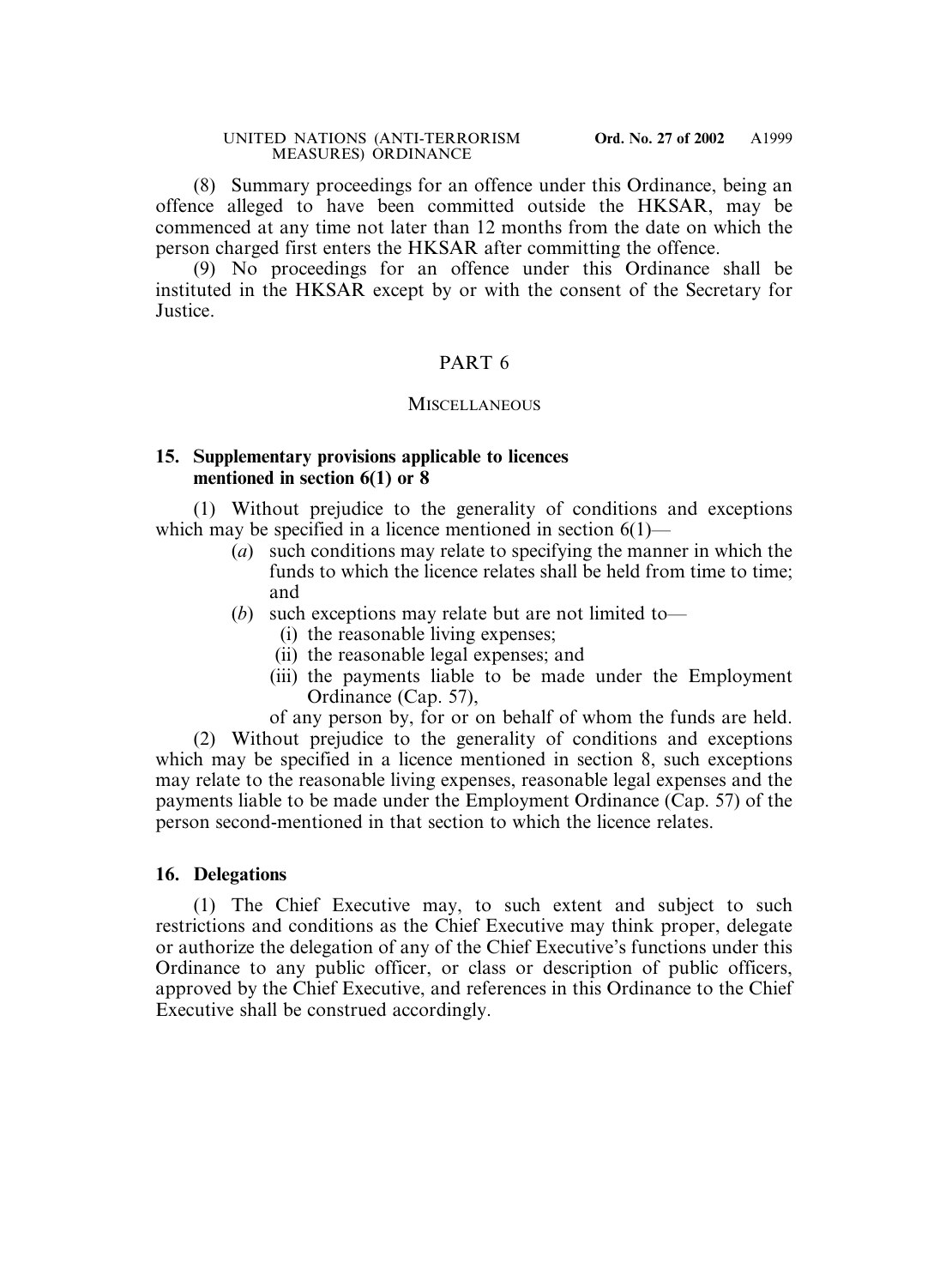(2) The Secretary may, to such extent and subject to such restrictions and conditions as the Secretary may think proper, delegate or authorize the delegation of any of the Secretary's functions under this Ordinance to any public officer, or class or description of public officers, approved by the Secretary, and references in this Ordinance to the Secretary shall be construed accordingly.

# **17. Applications to Court of First Instance**

- (1) Where—
	- (*a*) an application under section 5(1) has been made ex parte and in consequence thereof an order under section 5(2) has been published in the Gazette, then—
		- (i) any person specified in the order, or any person acting for or on behalf of the person so specified, may at any time make an application to the Court of First Instance for the order to be revoked to the extent that it relates to the person so specified;
		- (ii) any person by, for or on behalf of whom any property specified in the order is held, or any other person in respect of whom the Court of First Instance is satisfied that the person is affected by the order, may at any time make an application to the Court of First Instance for the order to be revoked to the extent that it relates to the property so specified;
	- (*b*) a notice has been given under section 6(1), then any person by, for or on behalf of whom any funds specified in the notice are held, or any other person in respect of whom the Court of First Instance is satisfied that the person is affected by the notice, may at any time make an application to the Court of First Instance for the notice to be revoked to the extent that it relates to the funds so specified.

(2) A person who makes an application under subsection (1) shall give a copy of the application (and an affidavit, if any, and other relevant documents, if any, in support)—

- (*a*) to the Secretary for Justice and, in the case of an application under subsection  $(1)(a)(ii)$  or  $(b)$ , to any other person by, for or on behalf of whom the property or funds concerned is or are held; and
- (*b*) not later than 7 days before the date fixed for the hearing of the application or such shorter period as the Court of First Instance may permit pursuant to rules of court.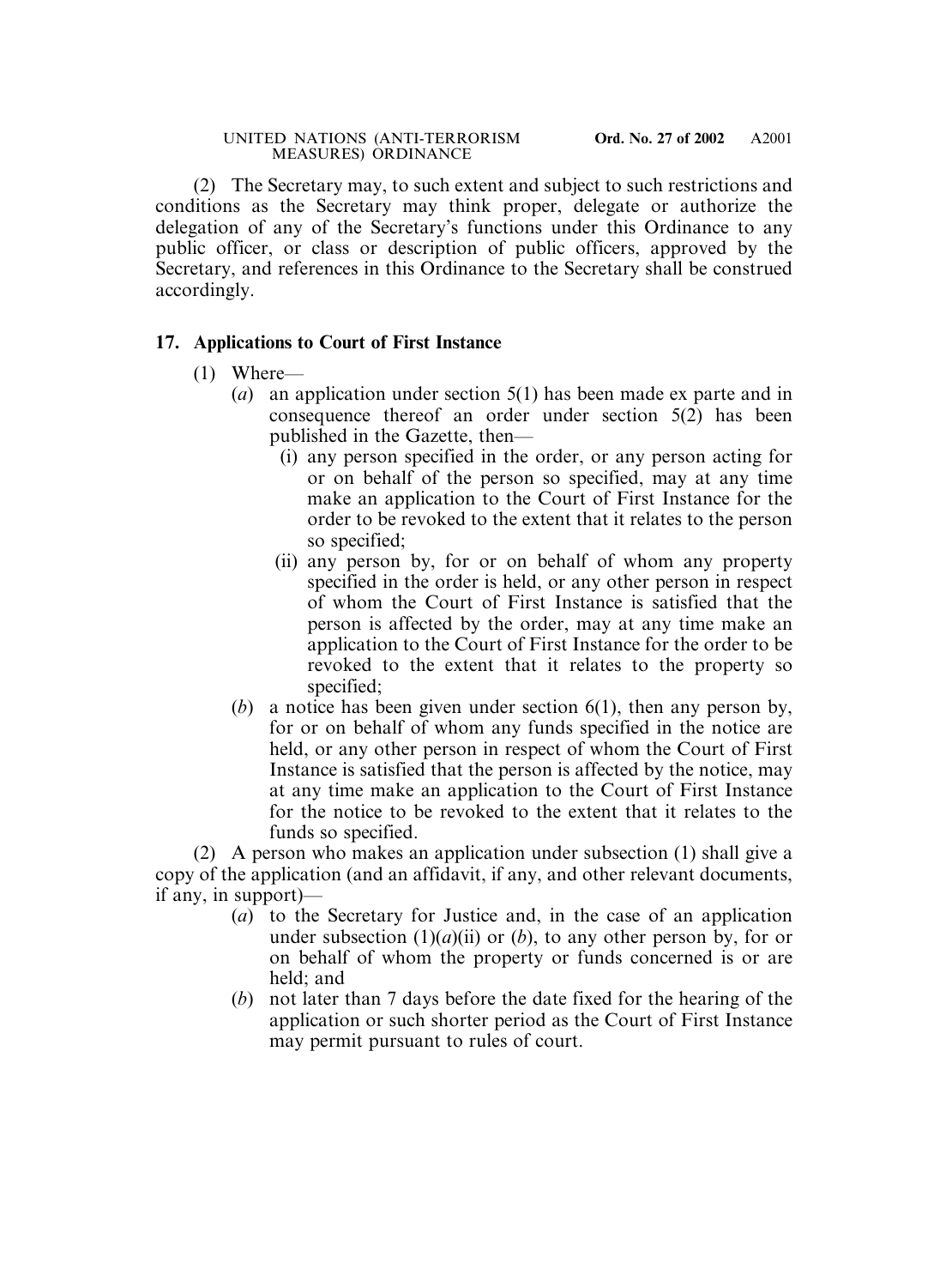- (3) On an application under subsection (1)—
	- (*a*) in the case of an application under subsection  $(1)(a)(i)$  or (ii), the presumption mentioned in section 5(4) shall not be applicable, whether for the purposes of the proceedings or otherwise, immediately upon the initiation of the proceedings and until the conclusion of the proceedings (including the conclusion of any appeal arising out of the proceedings); and
	- (*b*) the Court of First Instance shall grant the application unless—
		- (i) where subsection  $(1)(a)(i)$  is applicable, the Court of First Instance is satisfied that the person specified in the order concerned under section 5(2) is a terrorist or terrorist associate, as the case may be;
		- (ii) where subsection  $(1)(a)(ii)$  is applicable, the Court of First Instance is satisfied that the property specified in the order concerned under section 5(2) is terrorist property;
		- (iii) where subsection  $(1)(b)$  is applicable, the Court of First Instance is satisfied that there are reasonable grounds to suspect that the funds specified in the notice concerned under section 6(1) are terrorist property.
- (4) An application for—
	- (*a*) the grant of a licence mentioned in section 6(1) or 8 may be made by any person affected by the operation of that section; or
	- (*b*) the variation of a licence mentioned in section 6(1) or 8 may be made by any person affected by the licence.

(5) A person who makes an application under subsection (4) shall give a copy of the application (and affidavit, if any, and other relevant documents, if any, in support)—

- (*a*) to the Secretary for Justice and to any other person affected by the operation concerned of section 6(1) or 8, or the licence concerned, as the case may be; and
- (*b*) not later than 7 days before the date fixed for the hearing of the application or such shorter period as the Court of First Instance may permit pursuant to rules of court.

(6) The Court of First Instance shall not grant an application under subsection (4) unless it is satisfied that it is reasonable in all the circumstances of the case to do so.

(7) Where—

(*a*) proceedings relating to an application under subsection (4)(including proceedings relating to any appeal) are no longer pending; and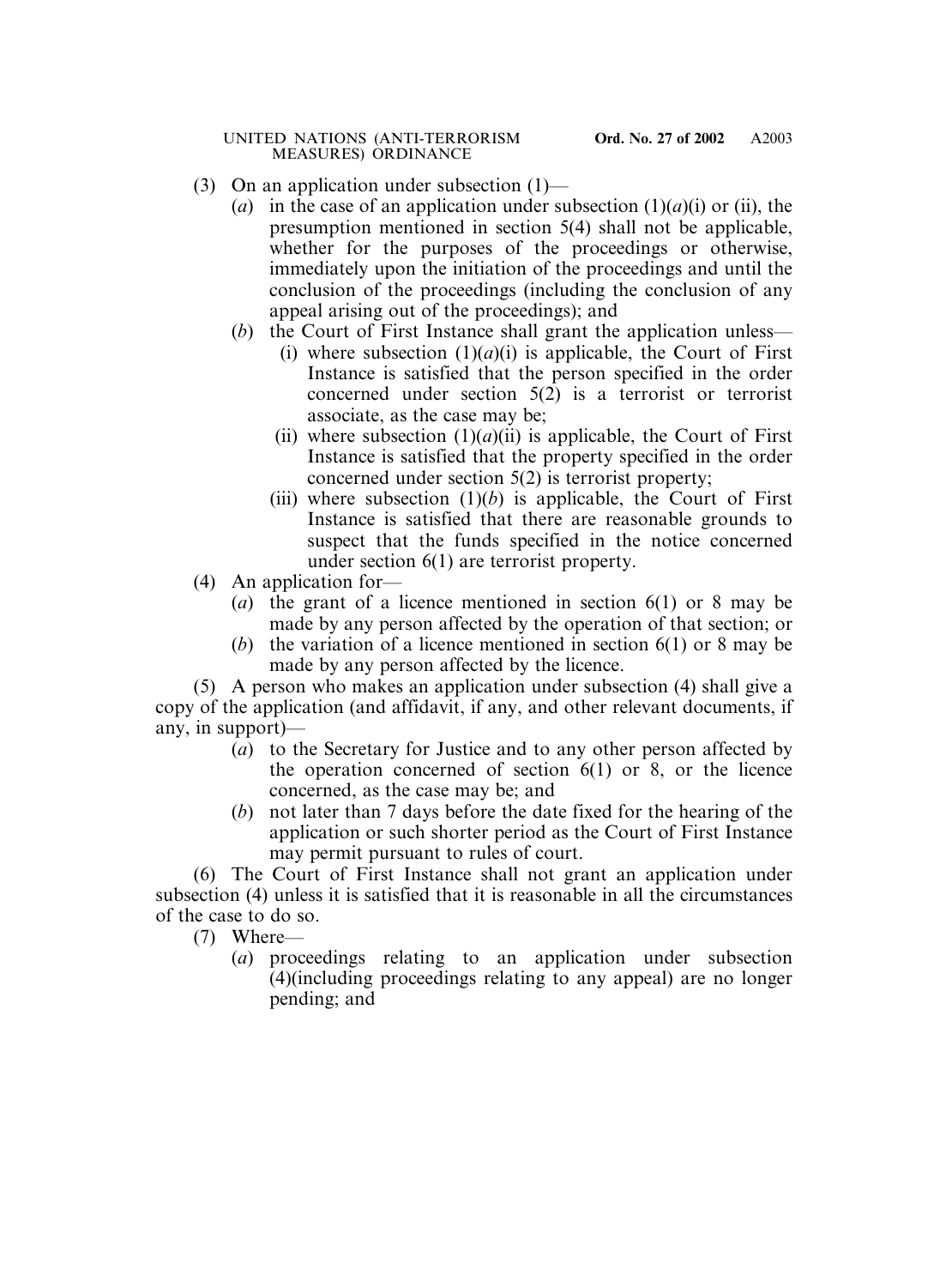- (*b*) the licence to which the application relates—
	- (i) is, or is still, required to be granted; or
	- (ii) is, or is still, required to be varied,

as the case may be,

then the Secretary shall, as soon as is practicable, cause the licence to be granted or varied, as the case may be, accordingly.

# **18. Compensation**

- (1) Subject to subsection (2), where—
	- (*a*) a person has ceased to be specified as a terrorist or terrorist associate under section 5(2); or
	- (*b*) property has ceased to be—
		- (i) specified as terrorist property under section 5(2); or
		- (ii) specified in a notice under section 6(1),

then the Court of First Instance may, on application by—

- (*c*) in the case of paragraph (*a*), the person who was so specified, or any person acting for or on behalf of the person who was so specified;
- (*d*) where paragraph (*b*) is applicable, any person by, for or on behalf of whom the property that was so specified is held,

order compensation to be paid by the Government to the applicant if, having regard to all the circumstances, it considers it appropriate to make such an order.

(2) The Court of First Instance shall not order compensation to be paid under subsection (1) unless it is satisfied—

- (*a*) where subsection  $(1)(a)$  is applicable, that at no time when the person concerned was specified as a terrorist or terrorist associate under section 5(2) was the person either a terrorist or terrorist associate;
- (*b*) where subsection  $(1)(b)$  is applicable, that at no time when the property was specified as terrorist property under section 5(2), or was specified in a notice under section 6(1), as the case may be, was the property terrorist property;
- (*c*) that there has been some serious default on the part of any person concerned in obtaining the relevant specification under section  $5(2)$  or  $6(1)$ ; and
- (*d*) the applicant has, in consequence of the relevant specification and the default mentioned in paragraph (*c*), suffered loss.

(3) The amount of compensation to be paid under this section shall be such as the Court of First Instance thinks just in all the circumstances of the case.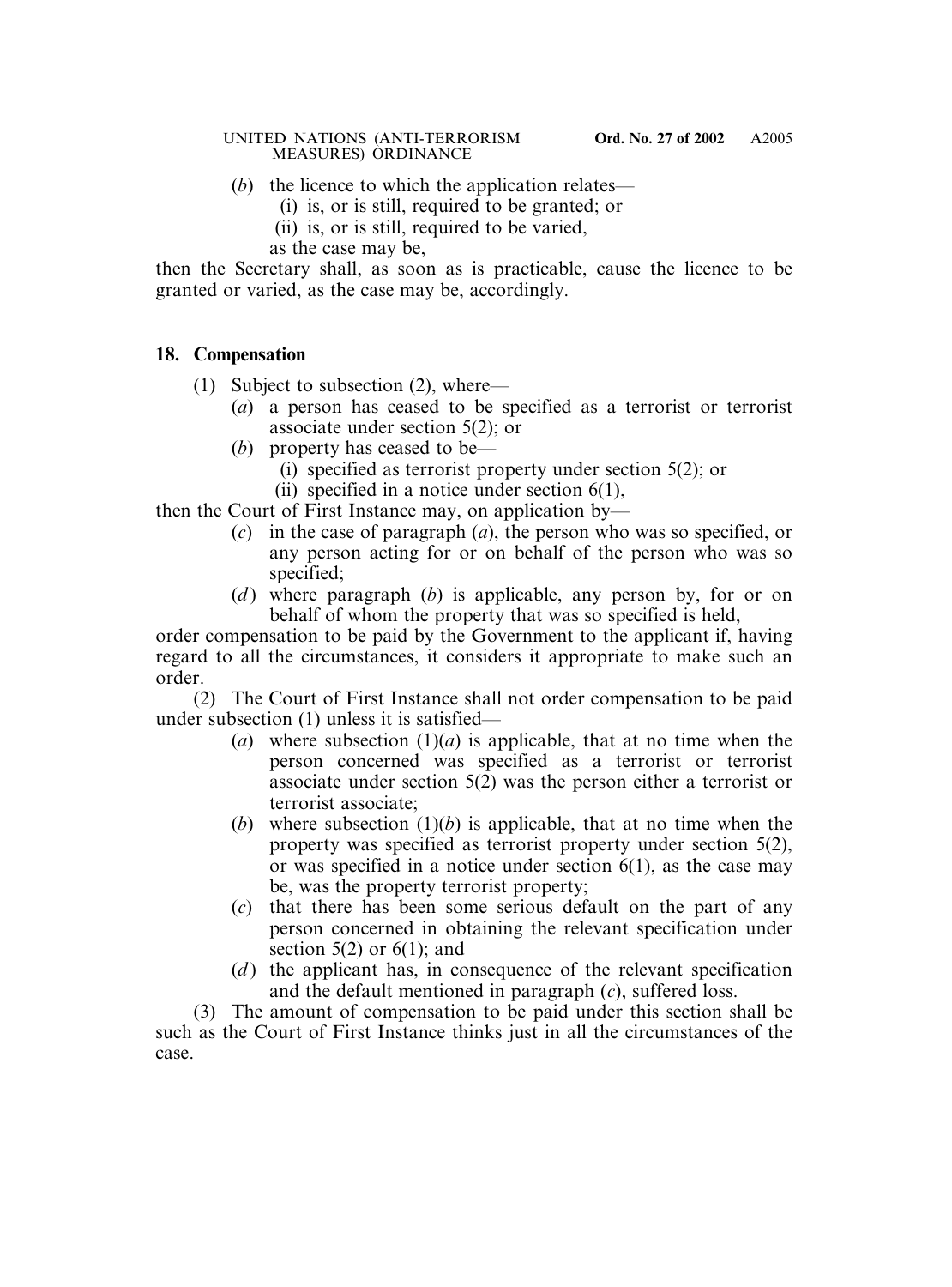## **19. Regulations**

(1) The Secretary may make regulations for the purposes of enabling persons to be prohibited from dealing with any property (other than funds)—

- (*a*) that the Secretary has reasonable grounds to suspect is terrorist property; and
- (*b*) except under the authority of a licence granted by the Secretary for the purposes of the regulations.
- (2) The Secretary may make regulations for the purposes of—
	- (*a*) facilitating the obtaining of evidence and information for the purpose of securing compliance with or detecting evasion of this Ordinance;
	- (*b*) facilitating the obtaining of evidence in relation to the commission of an offence under this Ordinance; and
	- (*c*) enabling property suspected of being terrorist property to be seized and detained while its origin or derivation is further investigated or consideration is given to the institution (whether in the HKSAR or elsewhere) of proceedings—
		- (i) against any person in relation to an offence with which the property is connected; or
		- (ii) which may result in the property being specified in a notice under section 6(1) or which may result in the forfeiture or other confiscation of the property.

(3) The Secretary may make regulations for the purposes of authorizing public officers to perform functions or exercise powers under regulations made under this section.

(4) The Secretary may make regulations for the purposes of providing compensation to be paid, on grounds specified in the regulations, to a person who has suffered loss in consequence of any act done or omission made under regulations made under this section in respect of any property.

(5) Regulations made under this section may provide for applications to be made to, and orders to be made by, a magistrate or court for any purposes mentioned in subsection (1), (2) or (4).

(6) Regulations made under this section may—

- (*a*) prescribe offences in respect of contraventions of the regulations (including contravention of any orders made under the regulations); and
- (*b*) provide for the imposition in respect of any such offence of—
	- (i) on conviction on indictment, a fine and imprisonment for not more than 7 years;
	- (ii) on summary conviction, a fine at not more than level 6 and imprisonment for not more than 1 year.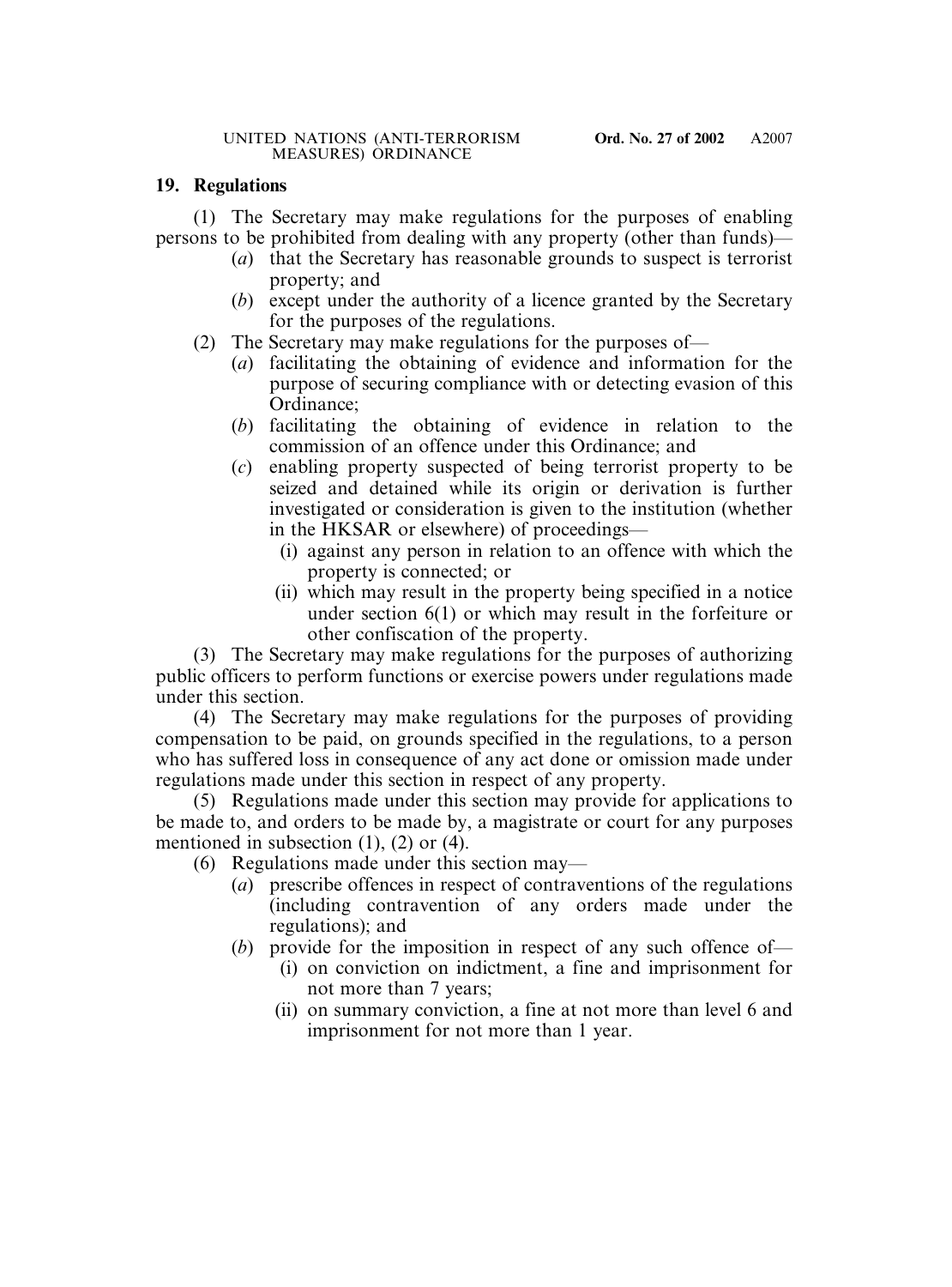(7) Regulations made under this section shall be subject to the approval of the Legislative Council.

## **20. Procedure**

- (1) Provision may be made by rules of court—
	- (*a*) with respect to applications under—
		- (i) section 5;
		- (ii) section 13;
		- (iii) section 17;
		- (iv) section 18; or
		- (v) regulations made under section 19;
	- (*b*) without limiting the generality of paragraph (*a*), with respect to the circumstances in which applications mentioned in that paragraph shall be made ex parte;
	- (*c*) without limiting the generality of paragraph (*a*), with respect to expediting, on grounds specified in the rules, the hearing of applications mentioned in that paragraph;
	- (*d*) with respect to the division, conversion or disposal of property for the purposes of satisfying an order under section 13(1) to which the property is subject where—
		- (i) section 13(2) is applicable; and
		- (ii) the property is not readily divisible for those purposes;
	- (*e*) without limiting the generality of paragraph (*a*), prescribing interests for the purposes of the definition of "prescribed interest":
	- (*f*) generally with respect to the procedure under this Ordinance before any court.

(2) Subsection (1) is without prejudice to the generality of any existing power to make rules.

- (3) Rules made under this section may—
	- (*a*) state that they supersede, in whole or in part, any rules that apply to procedure under this Ordinance by virtue of section 13(5);
	- (*b*) for the purposes of reflecting a supersession mentioned in paragraph (*a*), amend section 13(5).